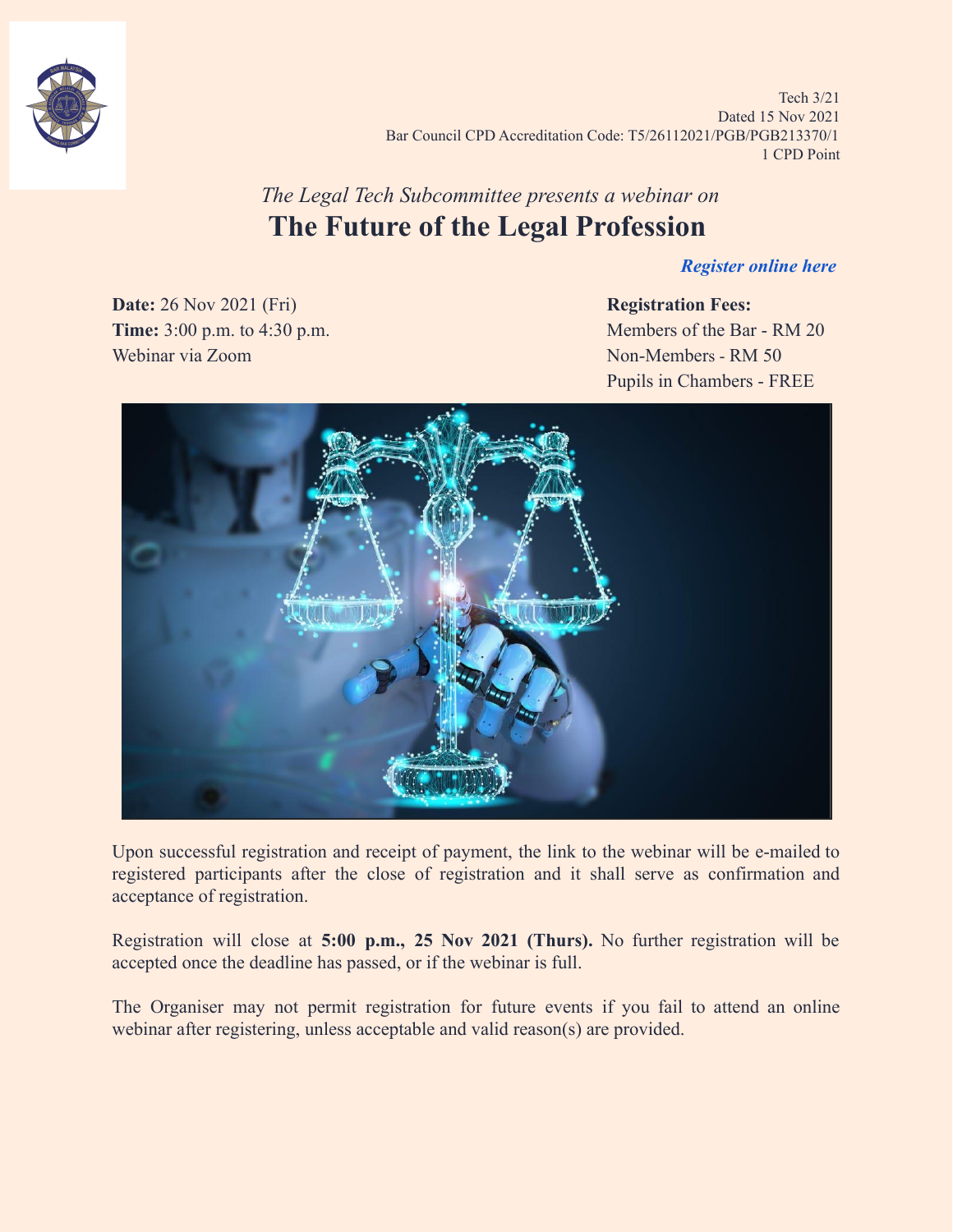#### Synopsis:

Are you and your law firm ready for the next five years in legal practice? How is the use of technology going to impact legal practice? What are the steps you need to take to stay in the game and thrive? Explore your options. This webinar will be moderated by Daveena Subramaniam.

#### The Speakers:



Santhi Latha has spent her career centred around education and professional development. She was the Director of the Bar Council's Continuing Professional Development for 7 years and is currently the Dean of the Rajah & Tann Asia Academy. In terms of community, she is currently the President of the Association of Women Lawyers, she sits on the Bar Council's Common Bar Course Committee and the Innovation & Future of Law Committee. She also sits on the Kuala Lumpur Bar's Gender Equality Diversity Committee.

Ravin Vello is an Advocate & Solicitor of the High Court of Malaya who practices mainly in Civil Litigation. He has particular interest in the area of Information & Data Technology Litigation, Regulation Technology, Blockchain, Internet of Things, Data Analytics, Artificial Intelligence and Corporate Cybercrime Infrastructures with particular emphasis on risk management on information systems. He has covered numerous technology litigation cases and issues since the year 2000 relating to Internet Defamation; Identity Theft; Distributed Denial of Service Litigation and Software Systems Failure Disputes; Theft of Confidential Information; Theft of Financial Information; Theft of Source Codes; Cybercrimes; Copyright Infringement Involving Technology; Admissibility of Digital Evidence;



Challenging Digital Forensic Experts, Court Appointed Digital Forensic Expert Applications, Executing and Challenging Anton Piller Applications on Information Systems. Apart from litigation, Ravin also gives talks on these areas. He is a member of the Bar Council's Cyber Laws Committee and the Future in Technology Committee.



Devkumar Kumaraendran was called to the Honourable Society of Lincoln's Inn, England in Oct 2000, he was admitted as an Advocate & Solicitor of the High Court of Malaya in Aug 2001 and is a Managing Partner at Kumar & Co with 20 years of experience. He specialises in the area of Criminal Law, Civil and Personal Injury Litigation, Bankruptcy and Banking Litigation and Insurance Law. In addition, he advises on areas of Cyber Security, Data Protection, Artificial Intelligence and all legal aspects of the Tech Industry. He is currently involved in the ongoing implementation of Online Court Proceedings and Trials within the Malaysian Legal System. He was the Secretary of the Penang Bar Committee from 2007-2008 and 2009-2013 and was the Chairman of the Welfare

and Pupil Affairs Subcommittee. He is currently the Co-Chairperson of the Penang Bar's Continuing Professional Development Subcommittee from 2019-2022, Chairman of the Penang Bar's Legaltech Subcommittee in 2021-2022 and a member of the Bar Council's Criminal Law Committee from 2009-2013 and from 2019-2022. He is also a certified Advocacy Trainer under the Bar Council since 2016 and has been training pupils and lawyers in all aspects of trials and appeals in the area of Criminal and Civil Litigation throughout Malaysia.

If you have any enquiries, please e-mail us at **[secretariat@penangbar.org](mailto:secretariat@penangbar.org)**.

**Issued by: Devkumar Kumaraendran Chairperson Legal Tech Subcommittee**